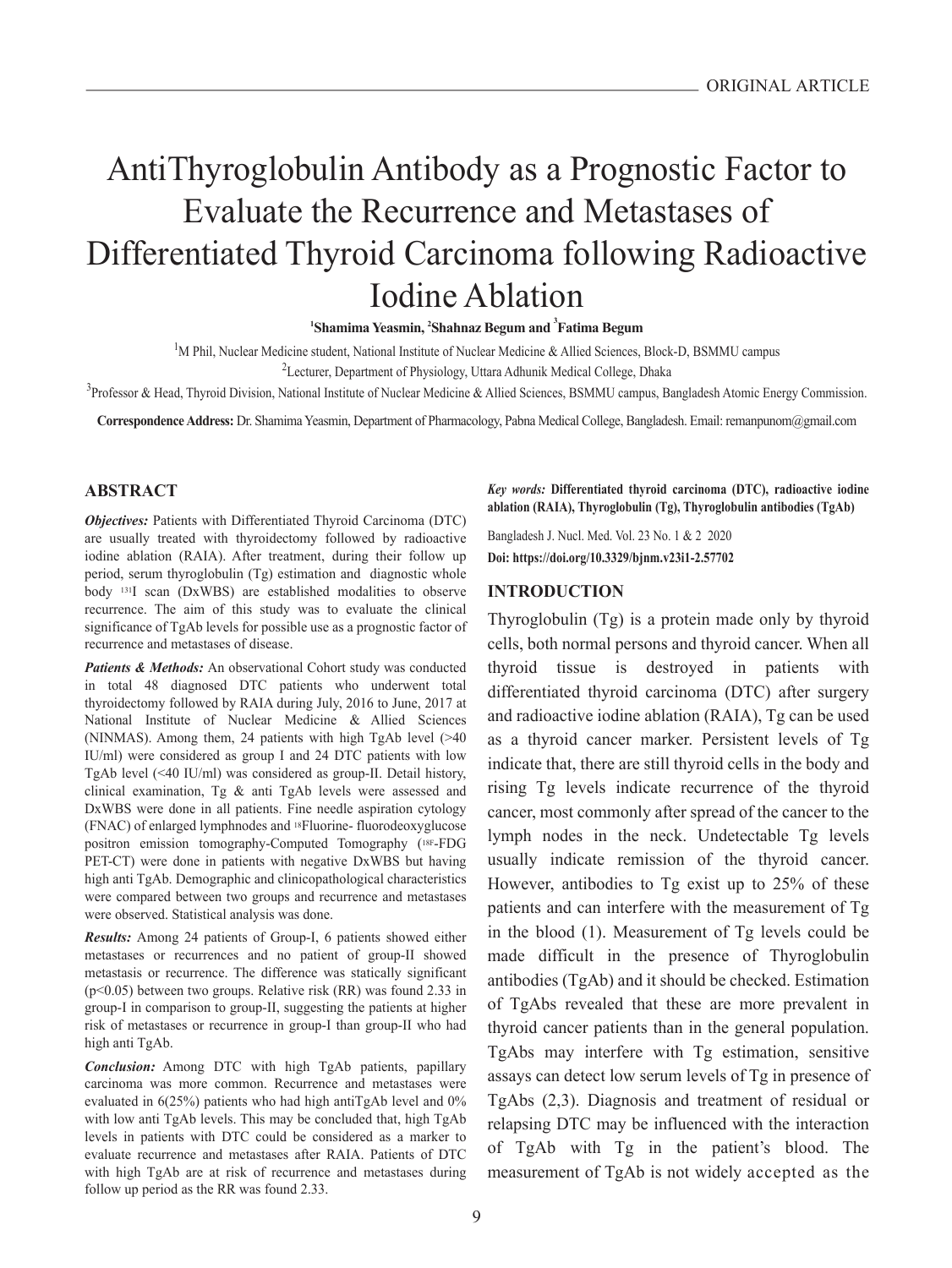prognostic factor of DTC. In controversy, some authors suggested TgAb may be an alternative tumor marker (4). The persistence of detectable circulating TgAb, particularly if at high levels, may suggest the presence of metastatic tissue in some patients and Tg measurement in these patients may be lowered because of the presence of TgAb. In these cases, patients with DTC with persistent circulating TgAb after treatment should be considered at risk. These patients should be followed until the disappearance of circulating TgAb after therapy, which seems to represent an important favorable prognostic factor. TgAb determination appears useful during follow-up of the patients with DTC, not only to validate the Tg assay but because TgAb themselves may provide additional clinical information for the follow-up of DTC patients (5).

The purpose of this study is to assess thyroglobulin antibody level as a prognostic factor to evaluate the recurrence and metastases of DTC patients after RAIA.

# **PATIENTS AND METHODS**

This observational cohort type of study was carried out among the patients with DTC after total thyroidectomy and RAIA during the follow-up period at Thyroid division, National Institute of Nuclear Medicine & Allied Sciences (NINMAS) from July 2016 to June 2017. Before commencement of this study, approval was taken from the Institutional Medical Research Ethics Committee (MREC), NINMAS, and human research ethics certificate of approval (ref no:39.01.2675.252.099.26.2013/22) was obtained. Informed written consents were obtained. Proper permission was also taken from the concerned divisional heads.

A total of 24 patients of DTC with high TgAb during follow-up period at Thyroid division, NINMAS, were included in group-I and 24 patients of DTC with normal TgAb during follow up period was obtained as control (Group-II). Pregnant patients, patients with poorly differentiated thyroid carcinoma, anaplastic thyroid carcinoma, known immune-compromised DTC patients were excluded from the study. Sampling technique was purposive sampling. Details of the history, histopathological report, clinical examination were taken and noted on the structured questionnaire in both case and control groups.

The results of the routine investigations, TSH,  $Tg$  ( $>10$ ) ng/ml were considered as high in case of DTC patient), and TgAb (>40 IU/ml was considered as high) were recorded. TgAb assay was performed according to the chemiluminescent technique by IMMULITE, DPC, USA, and recorded in a structured questionnaire in both groups and statistically compared. Assessment of the persistent or recurrent disease was confirmed by the imaging modalities available. Diagnostic whole-body scan (DxWBS) was done in all patients and FNAC of enlarged lymph nodes/mass or PET-CT scan was done in Dx-WBS negative patients and all data were recorded. Statistical analysis was done between two groups.

Statistical analyses were carried out by using the Statistical Package for Social Sciences version 20.0 for Windows (SPSS Inc., Chicago, Illinois, USA). A descriptive analysis was performed for all data. The mean values were calculated for continuous variables. The quantitative observations were indicated by frequencies and percentages. Unpaired t- test used to compare continuous variables between high TgAb was considered as case and normal TgAb was considered as control. Chi-square test and fisher's exact test was used to compare categorical data like clinical signs and symptoms. Results were summarized as odds-ratios (RR) and their respective 95% confidence interval (CI). A "p" value <0.05 was considered as significant.

# **RESULTS**

In this study, the level of TgAb  $\geq$  40 IU/mL was considered as high. It was observed that the mean TgAb level was  $330.2 \pm 238.8$  IU/ml with range from 41.8 to 1000 IU/ml in group I and 15.27±4.84 IU/ml with ranged from 1.15 to 30.8 IU/ml in group II. The mean TgAb level was significantly (P<0.05) higher in group I.

Table 1 shows distribution of the study patients by age, it was observed that majority (45.8%) patients belonged to age 31-40 years in group-I and  $12(50.0\%)$  patients belonged to 41-50 years in group-II. Different types of DTC in group-I are shown in Figure 1.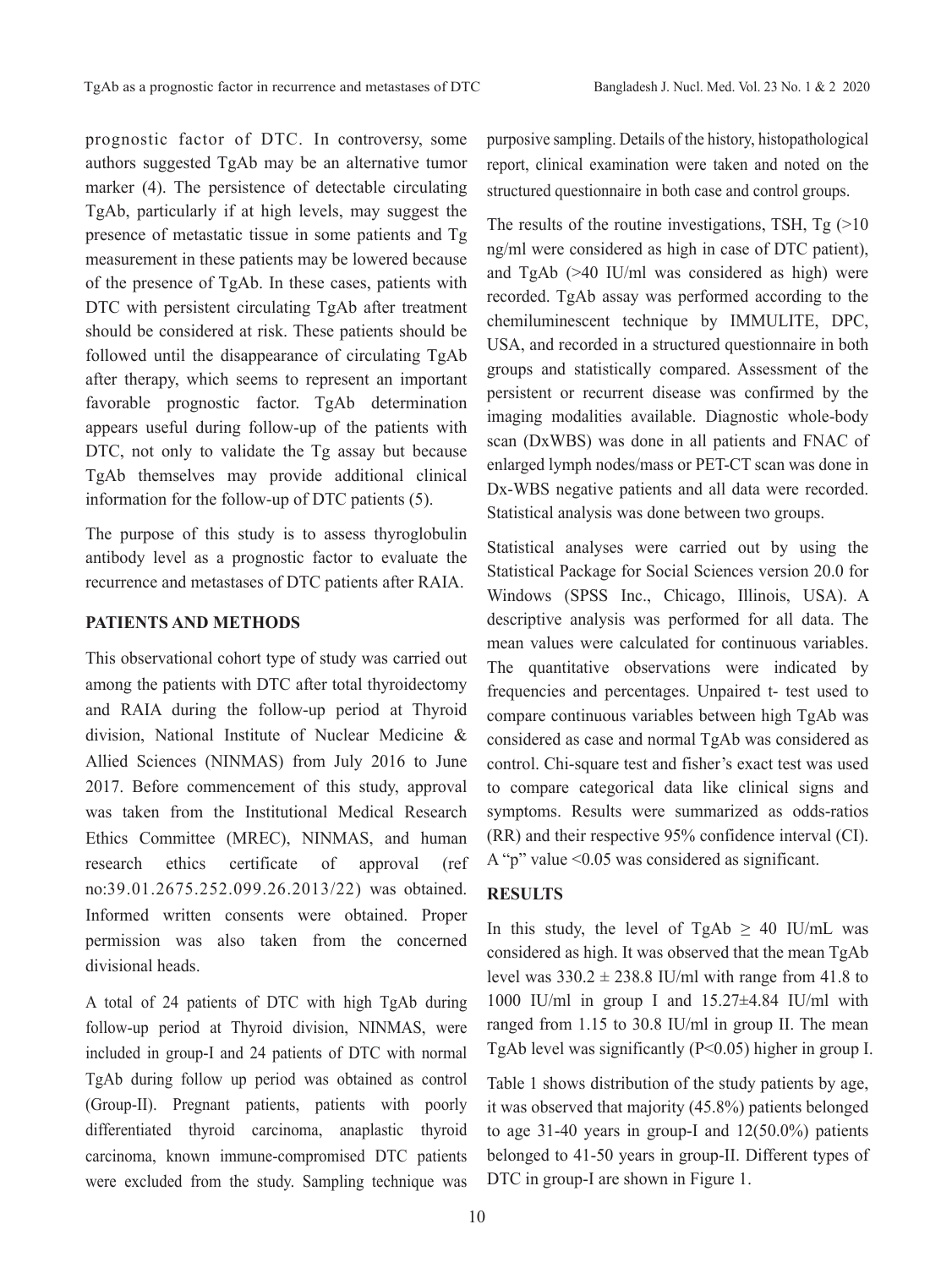| Age (in years)                              | <b>Group-I</b><br>$(n=24)$ |               | <b>Group-II</b><br>$(n=24)$   |               | p value      |
|---------------------------------------------|----------------------------|---------------|-------------------------------|---------------|--------------|
|                                             | $\mathbf n$                | $\frac{6}{6}$ | $\mathbf n$                   | $\frac{0}{0}$ |              |
| $\leq 30$                                   | 8                          | 33.3          | $\mathbf{0}$                  | 0.0           |              |
| $31 - 40$                                   | 11                         | 45.8          | 3                             | 12.5          |              |
| $41 - 50$                                   | $\overline{2}$             | 8.3           | 12                            | 50.0          |              |
| $51 - 60$                                   | $\overline{0}$             | 0.0           | 3                             | 12.5          |              |
| >60                                         | 3                          | 12.5          | 6                             | 25.0          |              |
| $Mean \pm SD$<br>Range (min, max) $(15,70)$ | $35.6 \pm 15.0$            |               | $39.67 \pm 12.49$<br>(21, 65) |               | $0.312^{ns}$ |

**Table 1: Distribution of the study patients by age (n=48)**

Group- $I = DTC$  patients with high TgAb was considered as exposed group.  $Group-II = DTC$  patients with Normal TgAb was considered as unexposed group. ns-not significant

| <b>Gender</b> | Group-I  |               | <b>Group-II</b> | p value       |                     |
|---------------|----------|---------------|-----------------|---------------|---------------------|
|               | $(n=24)$ |               | $(n=24)$        |               |                     |
|               | n        | $\frac{0}{0}$ | n               | $\frac{0}{0}$ |                     |
| Male          |          | 12.5          |                 | 20.8          | 0.438 <sup>ns</sup> |
| Female        | 21       |               | 10              | 79.2          |                     |

**Table 2: Distribution of the study patients by gender (n=48).**

 $ns = not significant$ 

p-value obtained from chi-square test

It was observed that the majority (87.5%) of patients were female in both groups. There were no significant differences in age and sex distribution between the two groups  $(p > 0.05)$  (Table 2)



**Figure 1: Pie chart shows types of DTC patients with high TgAb.**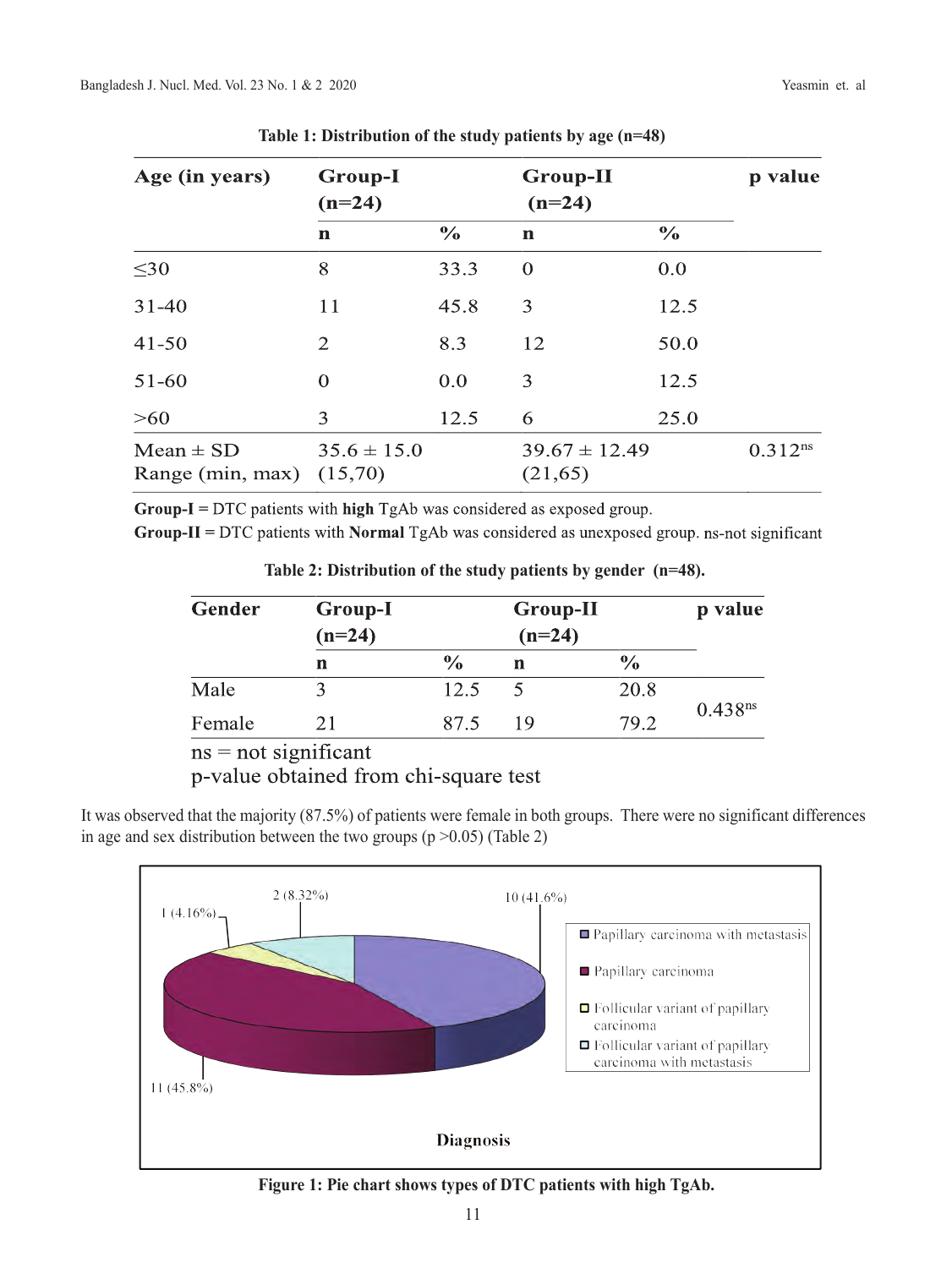| <b>Diagnostic WBS</b> | <b>Number of patients Percentage</b> |      |
|-----------------------|--------------------------------------|------|
| Positive              |                                      | 12.5 |
| Negative              | $\mathcal{D}$ 1                      | 87.5 |

**Table 3: Diagnostic Whole body scan findings in group I (n=24)**.

DxWBS reports of the group-I patients was found positive in 3(12.5%) and negative in 21(87.5%). FNAC was done in 18 patients with enlarged neck lymph nodes and PET-CT was done in 3 patients. Among the 21 patients with negative DxWBS reports, two patients showed metastases of enlarged lymph nodes in cytology and one patient showed metastases in PET-CT scan (Table 3).

**Table 4: Presence of recurrence and metastases in patients diagnosed by ultrasound imaging, whole body scan, PET scan and confirmed by FNAC.**

|                                             | <b>Group I</b><br>$(n=24)$ |               | <b>Group II</b><br>$(n=24)$ |               | <b>RR</b> | 95% CI<br>(Lower-<br>Upper)       | p value |
|---------------------------------------------|----------------------------|---------------|-----------------------------|---------------|-----------|-----------------------------------|---------|
|                                             | N                          | $\frac{6}{6}$ | $\mathbf n$                 | $\frac{0}{0}$ |           |                                   |         |
| Recurrence                                  | 2                          |               | $\theta$                    | 0.0           |           |                                   |         |
| <b>Metastases</b>                           | $\overline{4}$             | 25.0          |                             |               |           | 2.33 1.65-3.31 0.022 <sup>s</sup> |         |
| Negative for<br>recurrence or<br>metastases | 18                         | 75.0          | 24                          | 100.0         |           |                                   |         |

# $s =$  significant

p-value obtained from chi Square test

Recurrence rate in group I is shown in Table 4, where 2.5% (6/24) showed disease recurrence and the rate was 2.33 times increased than the control group (II). The difference was statistically significant ( $p \le 0.05$ )

#### **DISCUSSION**

DTC may affect people of all age groups from childhood to extremely old patients (6). A total of 48 patients with DTC were analyzed in this study. It was observed that the majority (45.8%) of patients belong to 31-40 years in group-I and 50.0% of patients belong to 41-50 years in group-II. The mean age was found  $35.6 \pm 15.0$  years ranging from  $15 - 70$  years in group-I and  $39.67 \pm 12.49$  years ranging from 21 to 65 years in group II. The mean age

difference was statistically not significant (P>0.05) between two groups. Asli et al. (2014) (7) observed the mean age of their study patients was  $40 \pm 15$  years and  $40.1 \pm 17.2$  years respectively, which are comparable with the current study. On the other hand, Toubeau et al. (2004) (8) found  $\geq 45$ years as predominant (57.0%) age group in their study patients with a mean age of  $47.0 \pm 15.0$  years, which appears older than the current study populations. Geographical variations, race, ethnic differences, genetic cause, and patient selection methods may be the underlying influencing factors.

The majority of patients (87.5%) were female in group I and 79.2% patients in group II; female predominance was found in patients with DTC. Asli et al. (2014) and Toubeau et al. (2004)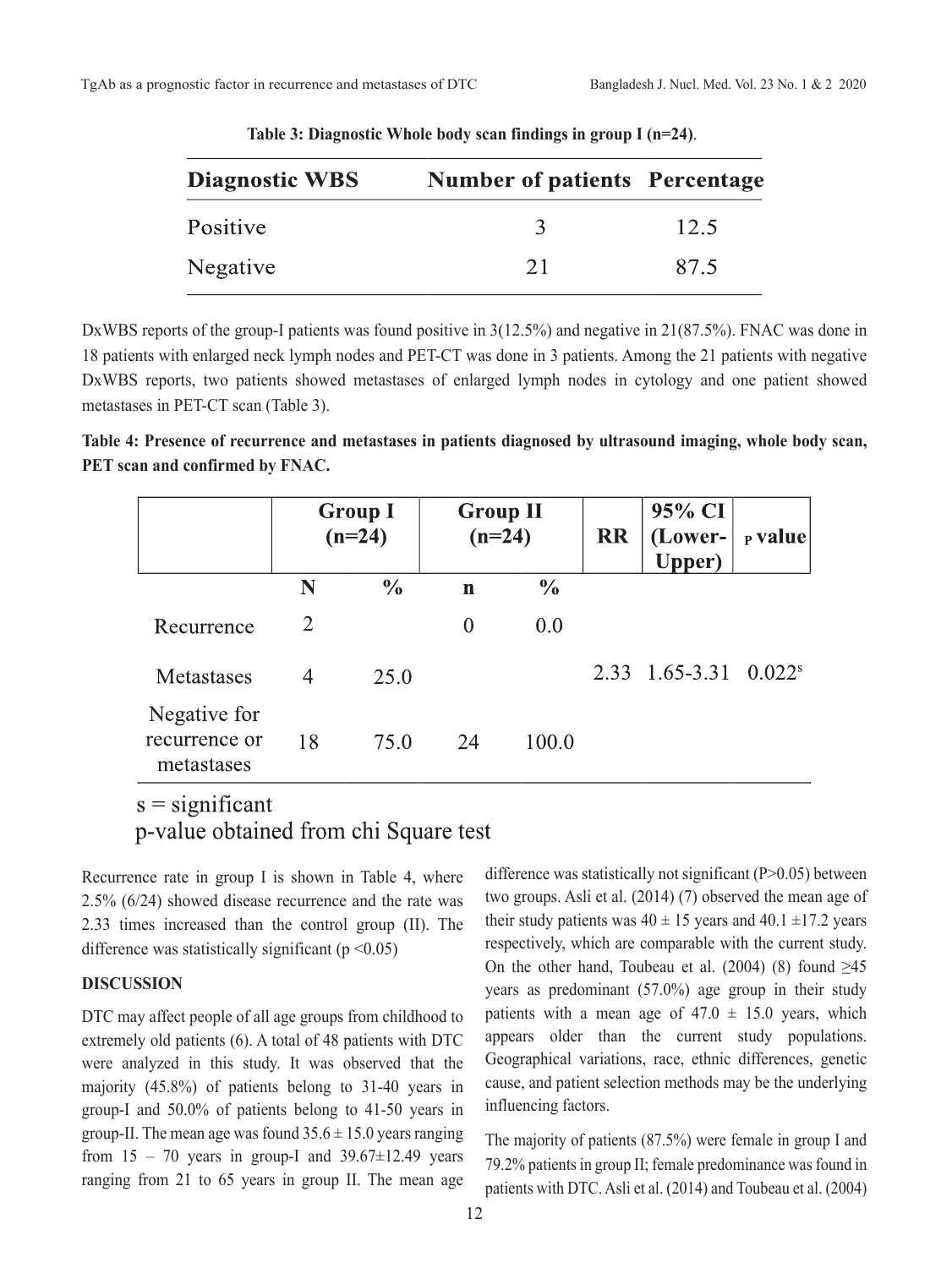also found similar trends and the number of female patients were 83% and 87.4% respectively (7, 8). The majority of patients with high TgAb had papillary carcinoma (63.64%), with or without metastases. Whereas, follicular carcinoma was detected in 20.77% (9).

Most investigators reported that papillary thyroid carcinoma (PTC) or follicular thyroid carcinoma (FTC) are common variety which together represents more than 90% of all thyroid malignancies (10-12). Asli et al. (2014) (7) mentioned that 93.0% patients diagnosed with the papillary type of DTC, and 7.0% cases had follicular type of DTC.

In this study, the level of  $TgAb \ge 40$  IU/mL was considered high. It was observed that the mean TgAb level was 330.2  $\pm$  238.8 IU/ml, ranging from 41.8 to 1000 IU/ml in group I and  $15.27 \pm 4.84$  IU/ml ranging from 1.15 to 30.8 IU/ml in group II. The mean TgAb level was significantly higher in group I (P<0.05). Asli et al. (2014) also observed a TgAb level of  $250 \pm 893$  U/mL with a range of 0-9000 U/mL. Among them, 34.9% had TgAb levels higher than 100 U/mL. In another study, the authors observed that patients with intra-thyroidal tumor had higher TgAb levels (445.0 ±250.6U/ml) and patients with lymph node metastases and lung metastases had 418.4  $\pm$  236.1 U/ml, and 473.7  $\pm$ 277.2 U/ml respectively (5). TgAb levels were significantly higher in patients with persistent disease in comparison to disease free  $(p<0.01)$  patients. The above findings are comparable with the current study. Serum Tg measurements have been a major tool for detecting recurrence of DTC in the absence of TgAb (10-12). Diagnosis and treatment of residual or relapsing DTC may be influenced by the interaction of TgAb with Tg. The measurement of TgAb is not widely accepted as the prognostic factor of DTC. In controversy, some authors suggested TgAb may be an alternative tumor marker (4).

All patients of group-I underwent high resolution neck ultrasound (HRUS) and DxWBS. FNAC was done in 18 patients and PET-CT imaging in 3 patients after a negative DxWBS. Among them, three (3/18) were cytology positive and three (3/3) were PET scan positive. More data suggested disease progression with high anti TgAb in 9.0% of patients (8). HRUS was a useful tool to evaluate thyroid bed recurrence and cervical lymph node metastases.

DxWBS was done in 24 cases, out of the 12.5% of patients had a positive diagnosis in patients with DTC having high TgAb (7). Asli et al. (2014) observed 14.0% cases with metastasis, with or without thyroid bed or lymph node involvement on RxWBS (7). Serum Tg level of 10 ng/ml was considered as a cut-off point for metastases. A Tg level above 10 ng/mL is highly predictive of recurrences considered by many investigators because of such levels (13-18). This value of Tg has been considered even when simultaneous DxWBS was negative (18, 19).

It was observed that 6 (25%) DTC patients had recurrence and metastasis who had high TgAb in group I, the difference was statistically significant (p<0.05) between two groups, where relative risk was 2.33 times with 95% CI,  $1.65-3.31\%$ . Spencer (2011) observed that TgAb is a more specific marker than thyroid peroxidase antibodies (TPOAb) and approximately 20% of DTC patients had high antiTgAb. He explained that TgAb concentrations respond to changes in Tg-secreting thyroid tissue (11).

TgAb are moe frequently found in patients with Hashimoto's thyroiditis and may have a higher risk for PTC. In another study, Gorges et al. (2005) (4), observed evidence of more circulating TgAb in patients with DTC. The prevalence of TgAb was 29.0% with a median level of 130 U/ml initially. Trauseiut ice TgAb levels wewe abserved in one tenth of their study subjects. After 3 years, the prevalence of demonstrable TgAb decreased to <10%. Serum TgAb reduced Tg values by up to 32% by invitro dilution assay. The course or further increment of TgAb levels in DTC patients cannot be predicted by initial or residual tumour volume, TgAb or Tg levels. Tg underestimation may be occured in the presence of TgAb, even in low concentrations (4).

The study population comprised of patients from one selected hospital in Dhaka city, so the results of the study may not reflect the exact scenario of the whole country. Present study was conducted at a very short period with. Small sample size. In future further study may be done with large imoliving more beuter sample size.

# **CONCLUSION**

This study was undertaken to assess the role of TgAb as a marker to evaluate the recurrence and metastases of DTC